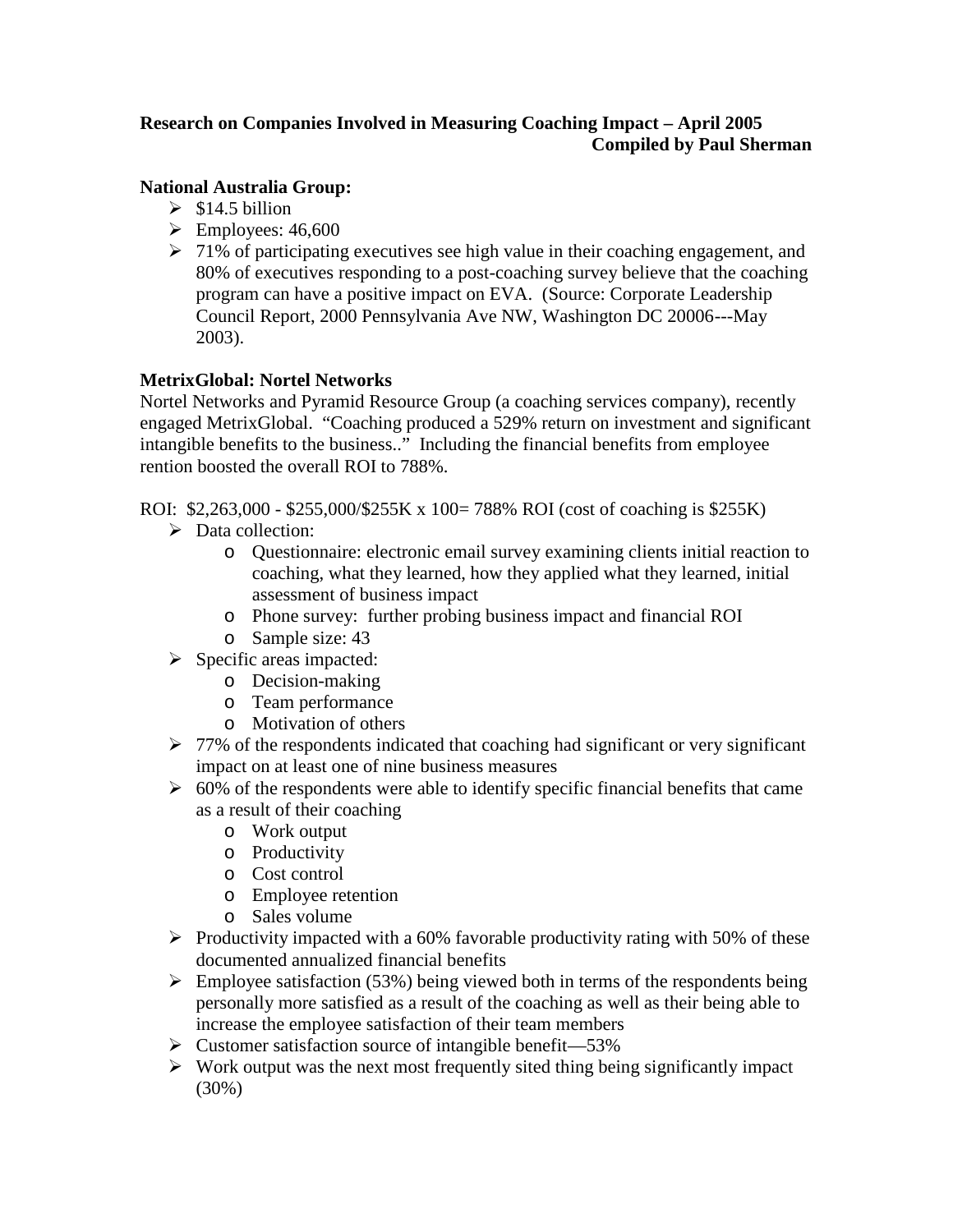#### $\triangleright$  Work quality (40%)

Monetary Benefits:

| <b>Business Impact Area</b> | % Total Citing | % Total         | \$ Benefits |
|-----------------------------|----------------|-----------------|-------------|
|                             | Significant    | Identify \$     |             |
|                             | Impact         | <b>Benefits</b> |             |
| <b>Work Output</b>          | 30%            | 20%             | 949,208     |
| Productivity                | 60             | 50              | 277,526     |
| <b>Cost Control</b>         |                | 3               | 67,200      |
| <b>Employee Retention</b>   | 27             | 13              | 660,000     |
| <b>Sales Volume</b>         | 10             | 10              | 311,200     |
| <b>Total Benefit</b>        |                |                 | \$2,263,134 |

30 respondents of 43 people coached

"Evaluation of coaching should be designed into the process from the beginning to better set performance expectations and open up new learning opportunities for making coaching more effective whiel the coaching is being conducted.

Personal Productivty: Captured in terms of hours saved per week. Respondents noted how coaching led to behavior changes and then estimated the hours saved per week from these behavior changes.

- Respondent: "Focused on business priorities…get more done in shorter time…leading more effective meetings.
- $\triangleright$  Estimated at 3-5 hours/week
- $\geq$  3 hrs @\$75/hour x 48 weeks= \$10,800
- $\triangleright$  \$10,800 X 80% (coaching) x 75% (confidence)
- $\triangleright$  Net benefit: \$6,480

Sales Volume: "Actions took as a result of coaching enabled me to better handle sales situations."

- $\triangleright$  Of \$6.8 MM sales/year, 10% attributable to coaching
- $\geq 10\%$  of \$6.8 MM= \$680k, \$680K x 25%= 170K
- $\geq$  \$170 k x 60% (coaching) x 60% (confidence)= \$61,200

## **CTI Training Raises Emotional Intelligence:**

Daniel Goleman, the pioneering author of *Emotional Intelligence*, researched competency models from 181 different positions drawn from 121 companies and discovered that 67% of the competencies deemed essential for effective performance were "emotional" competencies. In a later study by Hay Group, emotional competencies were once again found to be twice as important in contributing to excellence as pure intellect and expertise. As a result of these studies and other pioneering research, Goleman extracted